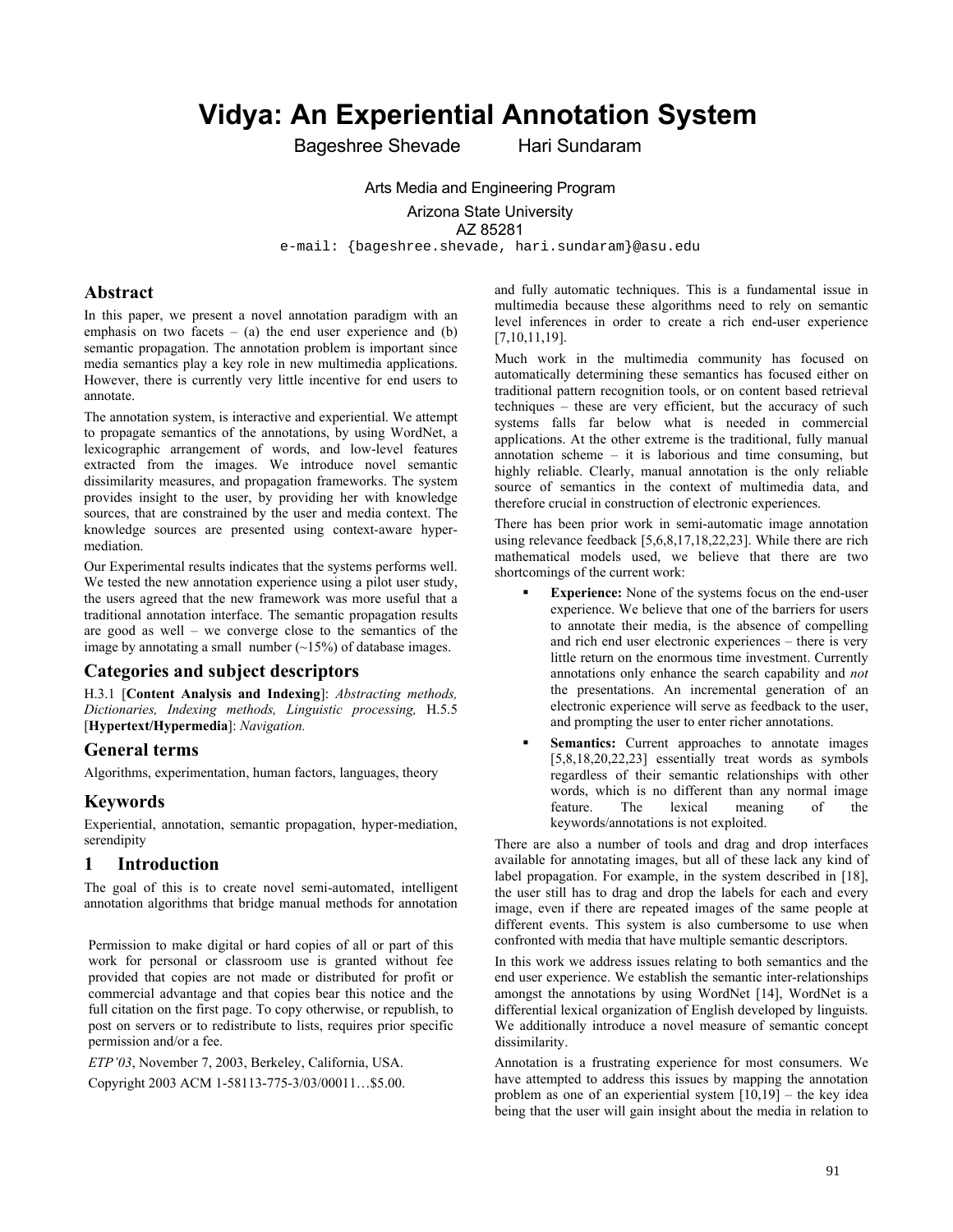the her context, thus providing a strong incentive for the user to annotate the media.

The annotation procedure is as follows. Our annotation system uses a combination of low-level as well as WordNet distances to propagate semantics. As the user begins to annotate the images, the system creates positive example (or negative examples) image sets for the associated WordNet meanings. These are then propagated to the entire database, using low-level features as well WordNet distances. The system then determines the image that is least likely to have been annotated correctly and presents the image to the user for relevance feedback. The media are displayed using a fisheye view (see Figure 1) and due to the change in the annotation as well in the user context due to interaction, the media changes its location to the center in real-time. The center represents the user context thus the movement signifies changes in the relationship between the semantics of the media and the user.

The system attempts to provide insight by presenting knowledge sources to the user. The underlying premise is that *serendipitous* 



Figure 1: The proposed annotation interface. Initially, all the images are located at the periphery, indicating an infinite semantic distance from the user context. With user annotation, the system responds by offering knowledge sources related to the user and the annotation context, in real-time.

activities lead to an increase in the user's *overall* knowledge. This is done using context-aware hyper-mediation [19]. Serendipity has also been explored in other contexts [4,15].

Hyper-mediation does two things  $-$  (a) It allows for a user-context constrained exploration of information related to media and (b) it introduces serendipity into the user's exploration of the media. In our approach, we use Google [2] to automatically generate hyperlinks. This is done by taking into account the user profile, the semantics of the media and the semantic relationship between the media item and the user profile. We use the first hyper-link returned by Google. At the end of this procedure, we have a hyper-link for each non stop-word annotation of the media in the database. By monitoring the user activity using the system derived hyperlinks we can estimate changes to the user context. The experimental results on both the user experience and the semantic propagation indicate that the system is performing well.

The rest of this paper is organized as follows. In the next section, we present a brief overview of experiential systems. In section 3, we discuss the features used in our system. In section 4, we present details on the semantic propagation algorithm. Section 5 discusses the annotation interface and hyper-mediation while in section 6 we present the experimental results. And finally, we present our conclusions in section 7.

### **2 Experiential systems**

An experience is commonly understood as follows:

*ex·pe·ri·ence: the fact or state of having been affected by or gained knowledge through direct observation or participation [1].* 

Clearly, this definition is narrow and does *not* adequately encompass the debates on the phenomenology of experience (e.g. as in [12]). The definition however, is useful in creating a computational basis for measuring changes in the knowledge state of the user.

Here are some specific examples of experiences  $-$  (a) a child learning to use Lego to build a house, (b) a visit to the beach, (c) the knowledge gained from learning to cook for the first time. Note that each experience involves a gain in knowledge, is multisensory, real-time and as well user-centric – it is dependent upon the specific knowledge that each user possess as well as the context of the experience. An experiential system is defined as follows:

*Experiential systems are real-time, context-aware, usercentric and multi-modal. They cause a variation in the knowledge in the observer, due to direct interaction with the computer mediated environment [10,21].* 

This work aims to develop computational models for annotation that are experiential. Experiential systems are *not* concerned with the problem of re-creating a natural experience. The experiential system, by re-mediating the original knowledge *augments* the knowledge (first-hand or indirect ) that exists in the viewer, enabling the viewer to discover connections previously missed.

#### **3 Features**

In this section we shall discuss the low-level as well as the semantic features used in our annotation system.

## **3.1 Media Features**

In this subsection we describe the low-level features used and the calculation of distance between two images based on these features. In this work, our feature only comprises color histograms as they are widely used and have proven to be fairly robust. In the future we plan on expanding the feature to include shape, texture among other features. We have used the HSV color space instead of the RGB color space as the HSV space is perceptually continuous. We begin by quantizing the RGB color space into 6 levels of red, 6 levels of green and 6 levels of blue as well as 16 grey levels. This RGB palette is converted to HSV using the standard conversion formula [9]. Hence the color histogram consists of 232 bins. The low-level color histogram distance between two images is given as follows:

$$
d_{\beta} = \mathbf{x} \Lambda \mathbf{x}^t, \qquad \qquad <1>
$$

where **x** is the difference vector of the HSV color histogram of the two images being compared. Note that  $\Lambda$  is the color similarity matrix. The elements of  $\Lambda$ ,  $a(i,j)$  represent the similarity between colors *i* and *j*, and are given as  $a(i,j) = 1 - d(i,j)$ .  $d(i,j)$  is the distance between colors *i* and *j*, and is given as follows:

$$
d_c(i,j) = \frac{1}{\sqrt{5}} \sqrt{(x_i - x_j)^2 + (y_i - y_j)^2 + (z_i - z_j)^2},
$$
  $\langle 2 \rangle$ 

where,  $x_i = s_i cos(2\pi h_i),$   $x_j = s_j cos(2\pi h_j),$   $y_i = s_i sin(2\pi h_i),$  $y_j = s_j \sin(2\pi h_j)$ ,  $z_i = v_i$ ,  $z_j = v_j$  and  $(h_i, s_i, v_i)$  and  $(h_j, s_j, v_j)$  represent two HSV colors, where  $h \in [0,1]$ ,  $s \in [0,1]$ , and  $v \in [0,1]$ .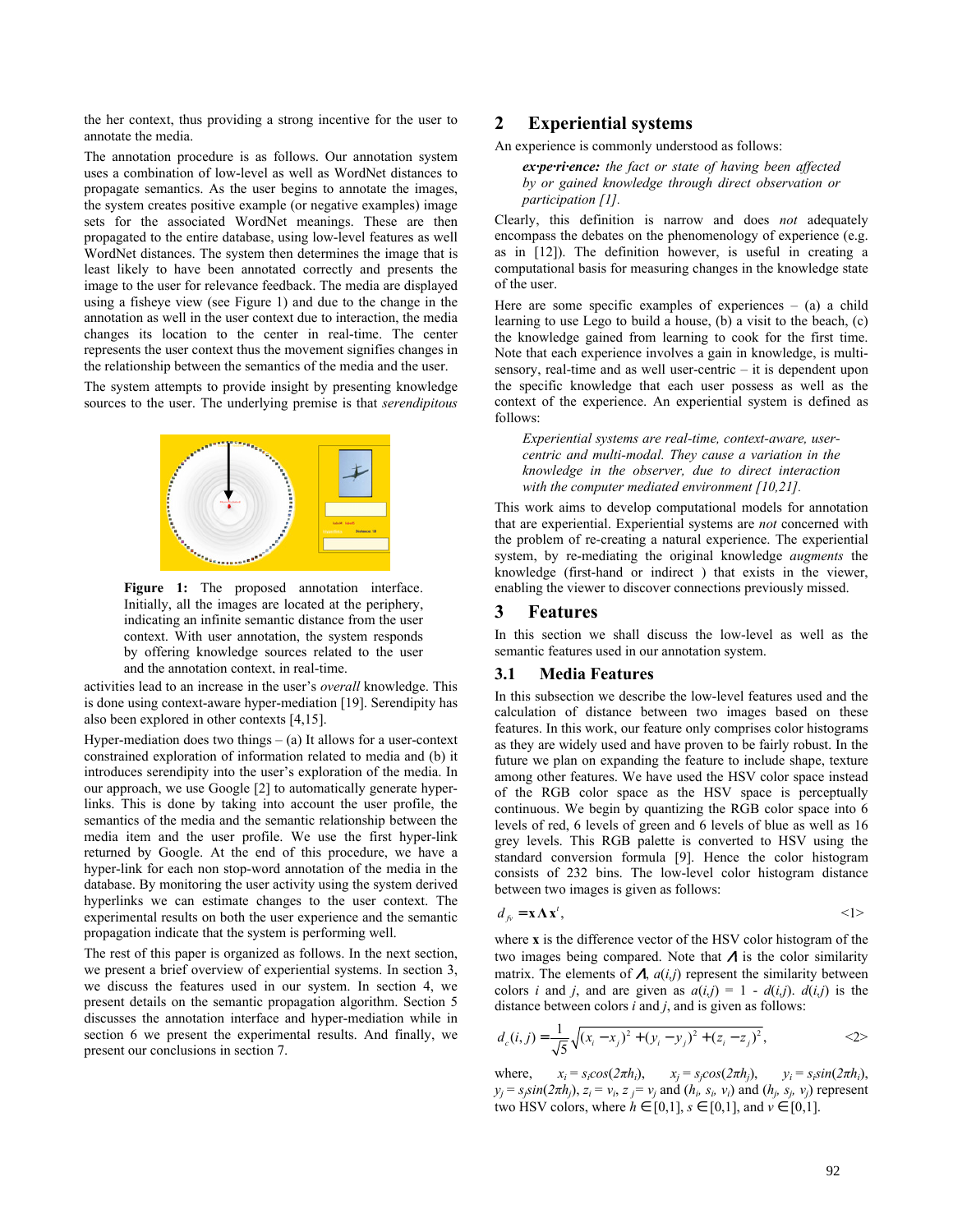## **3.2 Media Semantics**

Semantics are incorporated and propagated in our framework through the use of WordNet ontology, which is an on-line lexical database [13]. WordNet organizes the English nouns, verbs and adjectives into synonym sets (synsets), which represent a lexical concept. For example, the English word "suit" can have multiple meanings such as a "pack of cards", "clothes", "a lawsuit or a petition", and can therefore belong to multiple synsets. Conversely, each synset has multiple words or word forms, which are synonyms of each other and which convey the same central meaning. These synsets are further organized into generalization (hypernyms) and specialization (hyponyms) or the is-a relationship, synonym and antonym, and holonym and meronym, or a part-whole relationship. The following Figure 2 illustrates the hierarchical relationship between synsets.



{ambulance} {station wagon} {luggage van} {passenger car}

#### **Figure 2:** Hierarchical relationship between synsets

This hierarchical organization leads to the concept of implication/likelihood among words. For example, the word "Ambulance" implies the concept of "automobile" with certain likelihood and vice versa. Hence, if the user annotates an image with a keyword "Ambulance" and another keyword "automobile" is present in the database, then we can associate the word "automobile" to this image with certain likelihood. Similarly if the user is searching for images of "automobile" and the database contains images of "Ambulance", "Bus", "Taxi" etc. then these images can be shown in the search result because the WordNet hierarchy implies that an "Ambulance" is a kind of "automobile". We now present a mechanism to compute the implication distance between two synsets.

#### *3.2.1 Semantic distance*

In this section, we shall determine a procedure to compute the implication measure between any two synsets in the wordnet hierarchy. The measure is *not* a metric, since the wordnet has a specific generalization/specialization relationship associated with it. This causes the symmetry requirement of a metric not to hold. We shall compute dissimilarity using an intermediate notion of implication. The distance between two wordnet synsets will determined using the implication measure.

A concept  $\alpha$  (e.g. fruit) has two entities associated with it – the parent concept, and the children concepts. Each entity implies the concept with a different weight –  $\omega_1$  (the parent) and  $\omega_2$  (all the children). Hence the *implication* that the concept  $\alpha$  is true given that another concept  $β$  is true is computed as follows:

$$
I(\alpha \mid \beta = T) = \omega_1 I(\text{parent} \mid \beta = T) + \frac{\omega_2}{k} \sum_{i=1}^{k} I(c_i \mid \beta = T),
$$
  

$$
I(\beta \mid \beta = T) = 1, \langle 3 \rangle
$$
  

$$
\omega_1 + \omega_2 = 1,
$$

where I is the implication strength, and *k* is the number of children of the concept  $\alpha$ ,  $c_i$  is the *i*<sup>th</sup> child of the concept, and where  $\omega_1$ and  $\omega_2$  are the weights attached to the implications of the parents and the children respectively. Note the following:

- 1. Implications of the parent and the children nodes are evaluated independently of the concept  $\alpha$ , to prevent cycles.
- 2. Implications of the root node, or leaf node with respect to concept β can only be equal 1 in the case of identity:

$$
I(\alpha \mid \beta = T) = \begin{cases} 1 & \alpha = \beta \\ 0 & \alpha \neq \beta \end{cases} < 4>
$$

where  $\alpha$  is a either a root node or a leaf node in WordNet.

3. The weight  $\omega_1$  is computed to be inversely proportional to the number of children of the *parent* concept, α. i.e.

$$
\omega_{\rm l} \propto 1/m \qquad \qquad \ll 5>
$$

where *m* is the number of children of the parent.

4. The distance between the two concepts is now easily determined as follows:

$$
d_U = 1 - I(\alpha \mid \beta = T)
$$
  

$$
d(\alpha \mid \beta = T) = d_U / \sqrt{f_\alpha \bullet f_\beta}
$$
  $\iff$ 

where  $d_U$  is the un-weighted distance between the two concepts.  $f_\alpha$ and  $f_{\beta}$ , represent normalized knowledge priors for concepts  $\alpha$  and β. The priors are used to re-weight the distance. These could be set by the user, as part of her context model. If these values are unknown we just use  $f_{\alpha} = f_{\beta} = 1.0$ . Note that these values could also be determined using the normalized frequency of occurrence of the concept.

Again, the measure is anti-symmetric, as expected. This recursive formulation is (ref. equation <3>) is computationally expensive, so in practice we approximate the implication value using a pruned tree [19].

## **4 Propagation of Semantics**

In this section we shall discuss the algorithm for the propagation of semantics. The problem concerns WordNet synsets as well as a set of images. Each synset is associated with positive and negative example images. These synsets and their positive and negative example images arise due to user feedback. Let us consider the following example. Let us assume that the database consists of two synsets "flower" and "sunrise", with at least one user annotated image associated with each. This is shown in Figure 3.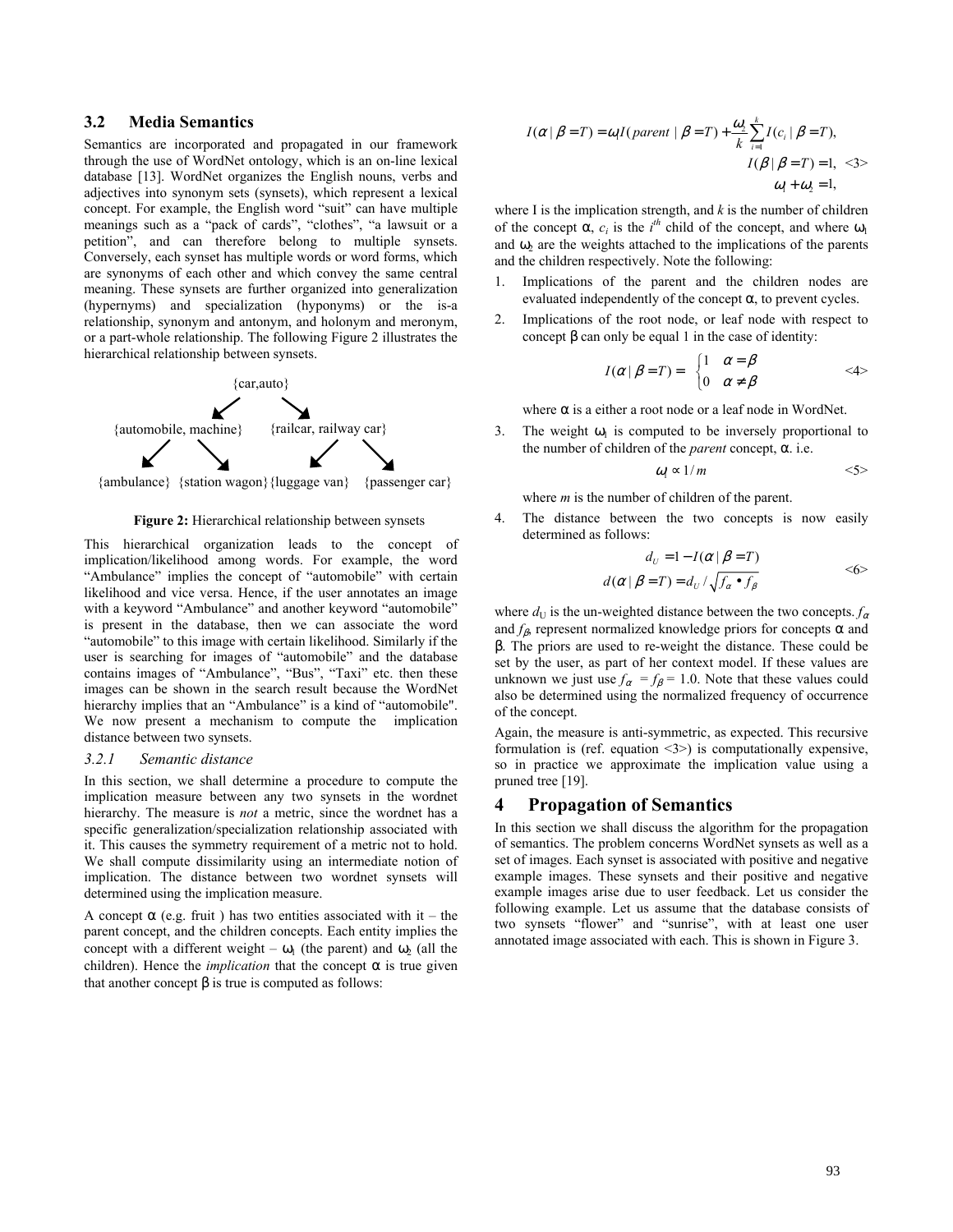

**Figure 3:** Positive and Negative example images associated with synsets

Let us assume that the user wishes to annotate an image. She enters the annotation for the image and fixes the sense of the word to be the synset "rose".

We now want to propagate this newly added synset to all the other images in the database. Hence we need to calculate the likelihood that an existing image is associated with this new synset. This likelihood is computed by calculating the low-level feature distance of the query image (the image to which we want to propagate the synset) from each synset as well as by calculating the WordNet distance.

In our example, we compute the low-level distances by comparing the color histogram of every other image in the database, with the positive and negative example images of synset "rose". We then compute WordNet distances between the synsets "rose" and "flower", and "rose" and "sunrise", and propagate the synset "flower" and "sunrise" to the image of "rose". After this propagation the system picks the image that is least likely to be associated with the annotations that accurately reflect the semantics of the image. The user provides relevance feedback for this image. The user can add a new synset; confirm or delete an associated synset. The system then updates the positive and negative example images associated with each synset and again propagates the changes throughout the database. Thus with each iteration, the association between the annotations and the images gets more refined and reflects the image semantics. The following Figure 4 is a flow chart of the algorithm, which is explained in detail in the next section.

Thus, if we follow the cycle depicted by the above diagram, then after *k* iterations, we would have M synsets. Note that in general  $k \neq M$  as during each iteration, the user can add; delete or confirm one or more synsets associated with an image. At the end of the cycle, each synset will have positive and negative examples associated with it.

### **4.1 Algorithm Details**

In this section, we present the details of our algorithm on semantic propagation. Let us assume that the user wishes to annotate an image *a* and that there are N images in the database.

When the user enters annotations for image *a*, she is asked to fix the sense (i.e. the semantics) of the word that she is using for annotation using WordNet. Fixing the sense of the word exploits the hierarchical relationship among synsets in WordNet. The current image *a* is considered as a positive example image for this fixed synset.



**Figure 4:** Flow Control

# *4.1.1 Local trees*

For each fixed synset  $k$ , we need to define a local tree  $T_k$ . A local tree is a subset of the WordNet ontology. It is a hierarchy of nodes, with synset *k* being the node at the center of the hierarchy. Synset *k* is also called the root node of the tree. Nodes above the center are the generalizations of synset *k* and nodes below it are its specializations. Formally, a local tree  $T_k$  is defined as follows:

$$
T_k = \{s \mid d(s,k) \le m\},\tag{7}
$$

where  $d(s,k)$  is the hop distance between the node representing synset *s* and synset *k*, and *m* is the number of specialization and generalization levels to be considered. In our case, we set  $m = 2$ , based on a trade off between computational complexity and accuracy. Thus a local tree efficiently partitions the semantic space of WordNet. It helps to quickly identify if two synsets are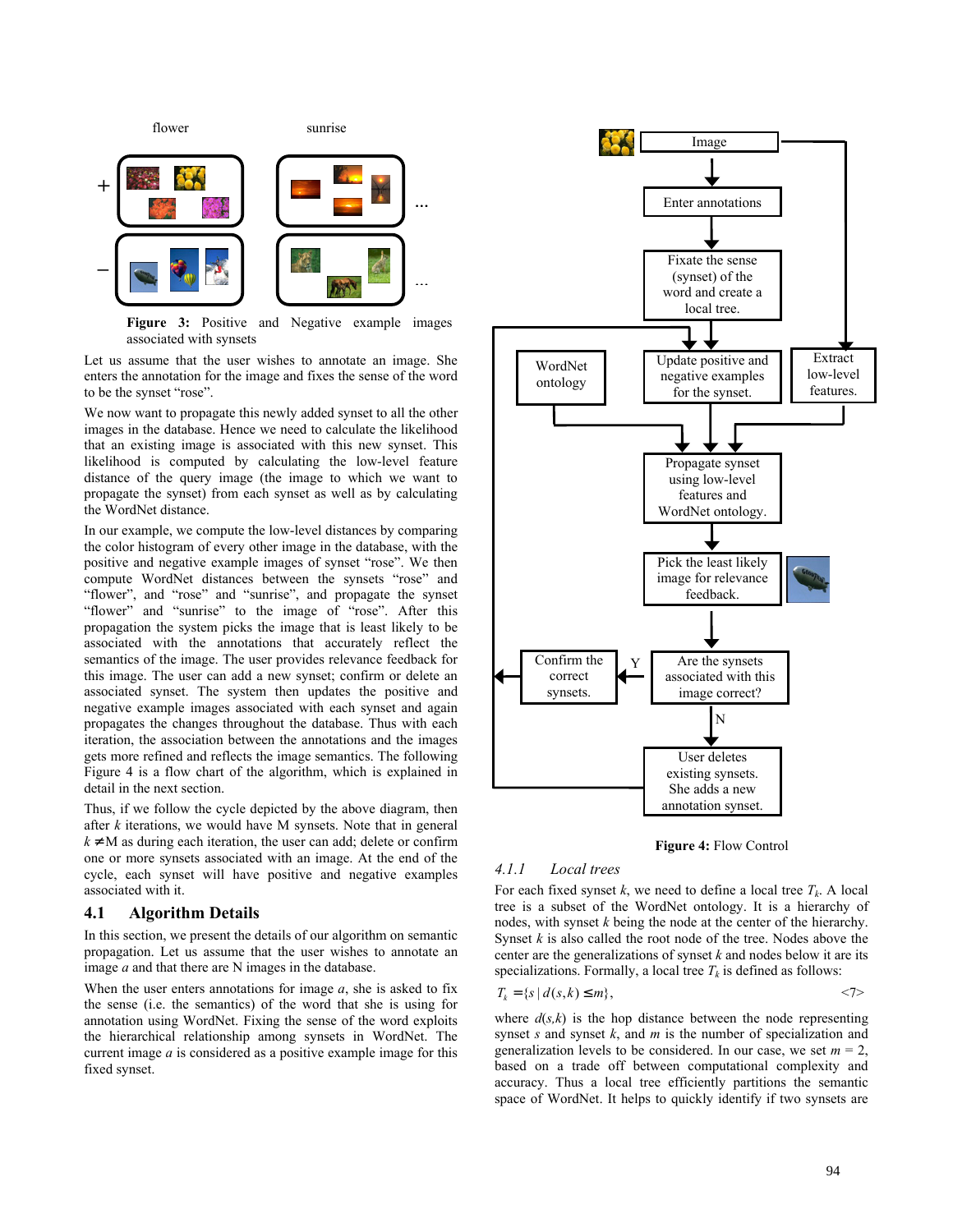semantically far apart. For example, if two synsets are not in each other's local tree, we infer that the WordNet distance between these two synsets is infinity.

#### *4.1.2 Computing semantic propagation likelihoods*

The new synset *k*, entered by the user is then propagated to other images based on low-level features using color histograms and WordNet using local trees. This is done as follows: we determine  $L(k|i)$ , that is the low-level feature likelihood that image *i* belongs to synset *k*.

$$
L_f(k|i) = L_f(k^+|i) - L_f(k^-|i),
$$
  $\langle 8 \rangle$ 

where,  $k^+$  denotes the set of all the positive example images directly associated with synset  $k$ , as well as the positive example images associated with the synsets present in the local tree of *k*. *k*denotes the set of all the negative example images of synset  $k$ , as well as all the positive example images of the synsets, not present in the local tree of *k*.  $L_f(k^+|i)$  denotes the low-level likelihood that the image *i* belongs to the set  $k^+$ .  $L_f(k|i)$  denotes the low-level likelihood that the image *i* belongs to the set *k*. Equation <8> is intuitive because the likelihood that an image is associated with a synset ought to be the difference between the likelihood that the image is close to the positive examples of the synset and the likelihood that the image is close to the negative examples of the synset.

 $L_f(k^+|i)$  is defined as follows:

$$
L_f(k^+|i) = \sum_{j=1}^{M} \exp(-\beta d_{ij}) I(s_j, k), \quad s_j \in T_k, \tag{9}
$$

where M is the total number of synsets in  $T_k$  (local tree of synset  $k$ ), whose positive examples are being considered.  $d_{ij}$  is the average low-level feature distance between image *i* and the positive examples of synset  $s_j$ .  $\beta$  is a constant and  $I(s_j, k)$  is the WordNet implication between synsets  $s_i$  and  $k$ . (ref. section 3.2.1). Equation  $\leq 9$  is intuitive since the likelihood that the image is close to the set  $k^+$  ought to be proportional to the sum of the likelihoods that the image is close to the positive examples of synsets present in the local tree of *k*. These likelihoods should be modified by the relationship between the synsets present in the local tree and the root node of the local tree. This must be, since we are trying to compute likelihood with respect to the root node.

 $L_f(k|i)$ , denotes the low-level likelihood that the image *i* belongs to set  $k$ <sup>-</sup> and is given as follows:

$$
L_f(k^-|i) = \omega_i \exp(-\beta d_{ik}) + \frac{\omega_2}{M} \sum_{j=1}^{M} L_f(s_j^+|i), \quad s_j \notin T_k, \quad <10>
$$

where  $\beta$  is a constant,  $d_{ik}$  is the average low-level feature distance between image *i* and the negative examples of synset *k*.  $\omega_1$  and  $\omega_2$ are weights where  $\omega_1 + \omega_2 = 1$  and *M* is the total number of synsets not in the local tree of synset  $k$ . Equation  $\langle 10 \rangle$  is intuitive since the likelihood that the image is close to the set  $k$  ought to increase if the image is either close to the negative examples of synset *k* or close to the positive examples of synsets not in the local tree of *k*.

We now show how to compute the WordNet likelihood. This is done by calculating the likelihood of other synsets already present in the database (but not manually associated with the image) to image *a*. These other synsets are present in the database, as the user has entered them as manual annotations for some other images in the database. This likelihood is the WordNet likelihood and is given as follows:

$$
W_l(s_1, s_2, \dots s_M \mid k) = \frac{1}{M} \sum_{j=1}^M I(k, s_j),
$$
  
\n
$$
L_w(k \mid i) = W_l(s_1, s_2, \dots s_M \mid k) \tag{1}
$$

where  $s_1, s_2, \ldots, s_M$  are the synsets which are manually associated with the image  $a$  by the user.  $I(k, s_j)$  is the WordNet implication between synset *k* which we want to propagate and manual synset  $s_i$  and M is the total number of synsets manually associated with image *a*.

#### *4.1.3 Feedback*

The system now presents an image to the user for relevance feedback. This is an image that is least likely to be associated with the annotations that accurately reflect the semantics of the image. The final likelihood, for picking the least likely image, for an image *i* is computed as follows:

$$
l_i = \frac{1}{M} \sum_{j=1}^{M} \alpha L_f(s_j \mid i) + \beta L_w(s_j \mid i),
$$
 (12)

where M is the number of synsets which were automatically propagated to image *i*.  $L(s_i|i)$  is the low-level likelihood of image *i* with respect to synset  $s_i$  and  $L_w(s_i|i)$  is the WordNet likelihood of image *i* with respect to synset  $s_i$ . α and β are constants where  $\alpha + \beta = 1$ . The least likely image j<sup>\*</sup> is picked as follows:

$$
j^* = \underset{j}{\arg\min} l_j, \tag{13}
$$

where *j* varies over the total number of images in the database, and *lj* is the final likelihood of image *j*.

During relevance feedback, the user can either delete an



**Figure 5:** User Interface for relevance feedback

associated synset, or confirm an automatically propagated synset or add another synset as shown in Figure 5.

If the user deletes an associated synset, then we mark the image as a negative example of the synset. We then recompute the distance of every other image in the database, with respect to the newly updated positive and negative example sets of that synset. On the other hand, if the user confirms an automatically associated synset, then we consider this image as a positive example of the synset, and follow the same procedure of recomputing the distance of every other image, as explained earlier. Same holds true if the user adds a synset to the image. Thus with each iteration of relevance feedback the association between images and synsets gets refined, and becomes more accurate with respect to the image semantics.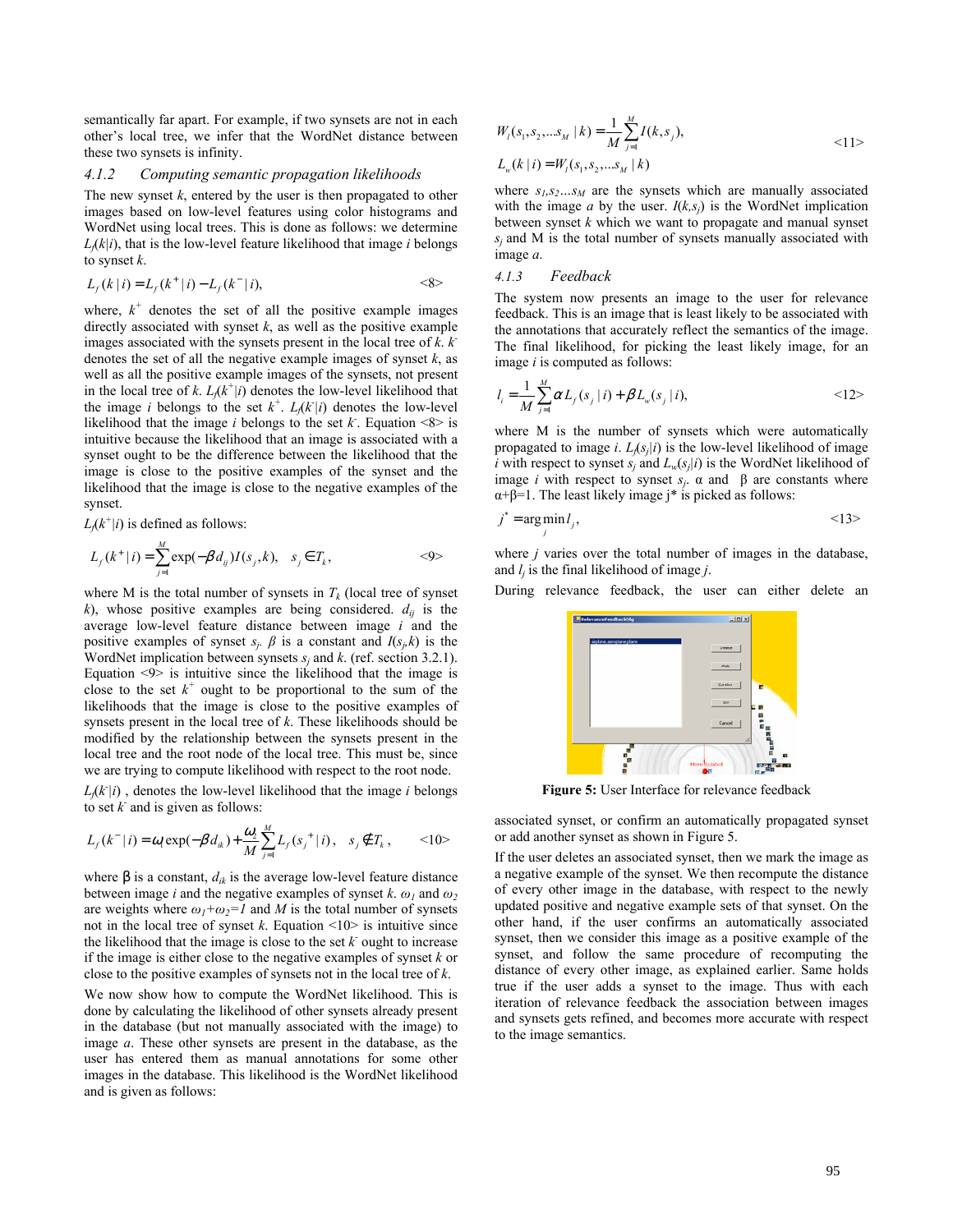# **5 The Annotation Interface**



**Figure 6:** User Interface for creating hyper-mediated experiences. The distance of the image from the center represents the relationship between the semantics of the image and the user profile. The images away from the periphery to the center based user annotation and changes in the user context.

We now present our framework to create an experiential annotation framework. This assumes the existence of a user profile. From this user profile, dominant concepts are extracted and stored in the form of a concept graph [19]. Every non-stop word that is a noun in the user profile becomes an elementary concept. If a group of elementary concepts belong to one lexical concept, then that lexical concept is said to be the dominant concept. A graph consisting of these dominant concepts as nodes, and the relationship between these concepts as links, is said to be a concept graph.

The concept graph is used to create the hyper-links in the annotations. It determines what words in the annotation are hyperlinked and where they are hyper-linked, depending on the concepts in the user profile and the concepts present in the annotations. For every image, the top three annotations whose likelihood is above a certain threshold are considered for hyperlinking. For hyperlinking, if the annotation is a proper noun, then it is compared with the elementary concepts in the user's profile, if it matches, then the search query for generating the hyperlink becomes the proper noun and the dominant concept of the proper noun. However, if it does not match any elementary concept in the user profile, then the search query becomes only the proper noun. Similarly, if the annotation is a common noun, then it is compared with all the elementary concepts in the user profile. If it matches any one of them, then the search query becomes that word and the dominant concept of the elementary concept and if it does not match, then we calculate the WordNet distance of that annotation from every dominant concept and pick



**Figure 7:** Navigating to the hyper-links.

a random elementary concept under the closest dominant concept and use it in the search query along with the annotation.

The user interface that enables the creation of hyper-mediated experiences is shown in Figure 6. The center of the circle denotes the user profile. Images closer to the user profile are closer to the center and vice versa. This interface was co-developed as a part of [16]. It allows the user to walk through all the media objects present in the database. It also helps searching for an object that is close to the user profile and is real-time.

Initially all the un-annotated images are situated at the periphery of the circle, which signifies a distance of infinity from the user profile. Now as the user selects an image and annotates it, these annotations propagate throughout the entire database of images. As a result, distance of each image with respect to the user profile changes, depending on the concepts present in the annotations and the user profile, and the images move closer or away from the center of the circle, signifying how these images are related to the user profile.

For each image, this distance is the semantic distance between the image and the user profile. It is calculated by computing the likelihoods of each synset associated with the image modified by the WordNet likelihood of the synset and the user profile, and is given as follows:

$$
D = 1 - \frac{1}{M} \sum_{j=1}^{M} L(s_j | i) I_p(s_j, p),
$$
  
\n
$$
L(s_j | i) = L_f(s_j | i) + L_w(s_j | i),
$$
  
\n
$$
I_p(s_j, p) = \sum_{i=1}^{r} I(s_j, p_i)
$$
  
\n
$$
(14 >
$$

where M is the number of distinct synsets in the database and *p* is the user profile.  $I_p(s_i,p)$  is the maximum WordNet implication of the synset *sj* with respect to the concepts in the user profile and  $L(s_i|i)$  is both, the low-level likelihood and the WordNet likelihood of image  $i$  with respect to the synset  $s_i$  and  $r$  is the total number of concepts present in the user profile. When the user selects an image, the right panel shows the details viz. the annotations and the hyper-links as well as the distance of the image from the user profile. The user can click on the hyper-links and wander off to the internet. This is shown in Figure 6. In our example, the user profile mentioned flying of aircrafts as the user's dream; hence the hyper-link in Figure 7 talks about aircrafts as dream symbols.

The interface also allows the user to provide relevance feedback for the annotations as shown in Figure 5. It makes the process of annotation much more interesting and encouraging to the user, which results in a richly annotated database of images, which in turn produces more accurate keyword-based image retrieval search results.

## **6 Experiments**

The experiments were conducted on a set of 242 images. The ground truth for these images was created manually, by fixing the sense of the annotation. The entire prototype was developed in Visual J# in Microsoft Windows platform.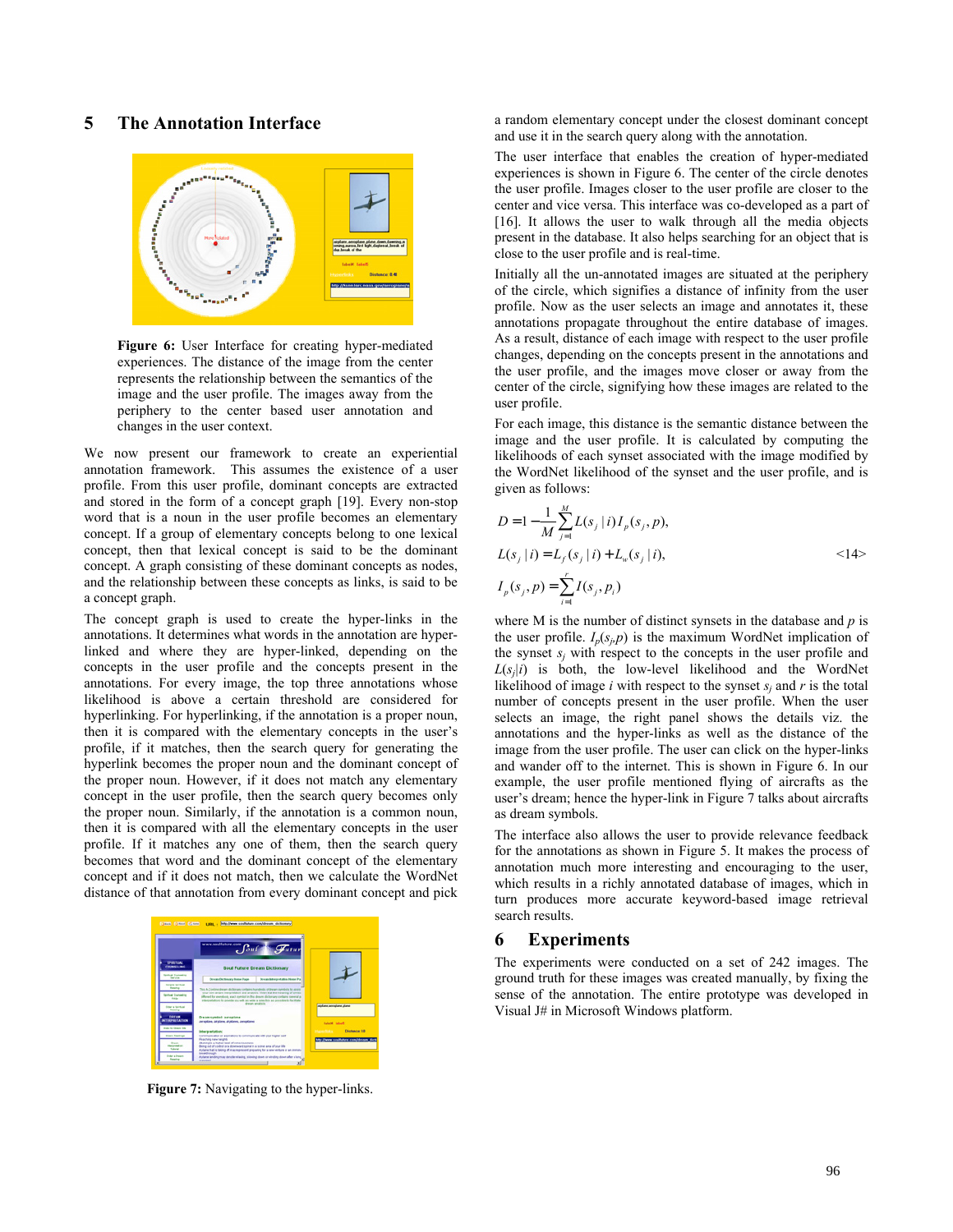

**Figure 8:** This figures shows the average semantic distance of the entire database, from the ground truth annotations. In each iteration, only *one* image is annotated. The figure shows that by annotation just  $41/242$  ( $\sim$ 16%) images, we can decrease the semantic distance to 0.2

In order to test the system, we created an automatic test script, which initially picked a random image. We exposed the ground truth of this random image and annotated it with the ground truth synset. This is equivalent to the user picking an image and annotating it. After performing all the required propagations, the system picked an image that was least likely to be associated accurately, with the semantics of its annotations, and uncovered its ground truth. If the automatic annotation synsets of this image coincide with the ground truth, then the system confirms the automatic annotations and updates the positive example images for that synset. However, if the automatic synsets and the ground truth synsets don't match, i.e. they are not present in each other's local tree, then the system considers the image as a negative example of the automatically propagated synsets, and a positive example of the ground truth synset. This is equivalent to the user giving relevance feedback for the least likely image, where he deletes the automatically propagated synsets, and adds the ground truth synsets to the image..

In our current prototype, the user only gives feedback on *one* image. This was done to mimic an ordinary end-user. This image is the one which is least likely to be associated with the annotations that accurately reflect the semantics of the image. After the automatic relevance feedback, the system, again performs the required propagations, picks the least likely image and executes the entire cycle explained above. We executed the cycle mentioned above for 200 iterations

#### **6.1 Evaluation**

We now describe our evaluation mechanism. During each iteration, the WordNet distance between the propagated image label, and ground truth annotation is calculated for all images. The average of these distances is then used to compute the correctness of the propagation algorithm. The average WordNet distance at the end of each iteration, is calculated as follows:

$$
\bar{D}_w = \sum_{i=1}^N \min_{j,k} d_w(a_{i,j}, g_{i,k}), \qquad \qquad \leq 15>
$$

for all images, where  $a_{i,j}$  is the automatic annotation associated with an image  $i$ ,  $g_{ik}$  is the ground truth annotation for image  $i$ , N is the total number of images in the database and  $d_w(a_{i,j}, g_{i,k})$  is the WordNet distance between the two synsets  $a_{i,j}$  and  $g_{i,k}$ . Figure

shows the graph of average WordNet distance against number of iterations for one such random image.

As the graph (ref. Figure ) suggests, the semantic distance between the annotations and the images decreases with the increase in the number of iterations of relevance feedback. The graph represents the average of 15 experiments, each carried out with a different random image. We did not use precision and recall, the conventional metrics, since they do not reveal the complexities of the semantic propagation – for example, an image of an "apple", mislabeled as "fruit" is *not* a large error as is intuitive. This is intuition is based on the semantic relationships as established by our culture and is captured well by WordNet.

Our results compare well with related work [5,23]. For example, in [23] the authors show that the algorithm converges to 90% accuracy within four iterations. However, in *each* iteration, the system evaluates a 100 images for relevance feedback. In our system, we achieve a WordNet distance of 0.2, using only 41 iterations. In [5] the authors report achieving a 50% accuracy by annotating only 20% of the images; this compares well with our result. However, since the authors use only class membership and not WordNet to present their results, we believe that their results will improve with the use of WordNet.

#### **6.2 User study**



**Figure 9:** The user study was compared two interfaces – a "traditional" windows explorer based annotation style against the our proposed system.

We also conducted a user study to compare the annotation interface described in this work, with the default annotation interface, which involves no label propagation and no relevance feedback. Both the interfaces are shown in Figure 9.

**Table 1:** The user study results

| <b>Ouestion</b>                                                                                             | <b>Score (1-7)</b> |
|-------------------------------------------------------------------------------------------------------------|--------------------|
| Is the system annotation<br>interface more encouraging<br>annotate than<br>the<br>to to<br>traditional UI ? | 6.6/7.0            |
| Hyper-link quality: Do they<br>reflect your interests?                                                      | 5.0/7.0            |
| Does the movement<br>- of<br>images hinder the process of<br>annotation $[1-7]$ ?                           | 2.4/7.0            |

We asked users to create a user profile, which was dependent on the context of the database. This was done to ensure the creation of hyper-links. Each user was explained the usage and motive, behind both the interfaces. Every user was given a total time of 30 minutes, to annotate the database, using both the interfaces. The user was free to choose the amount of time spent on each